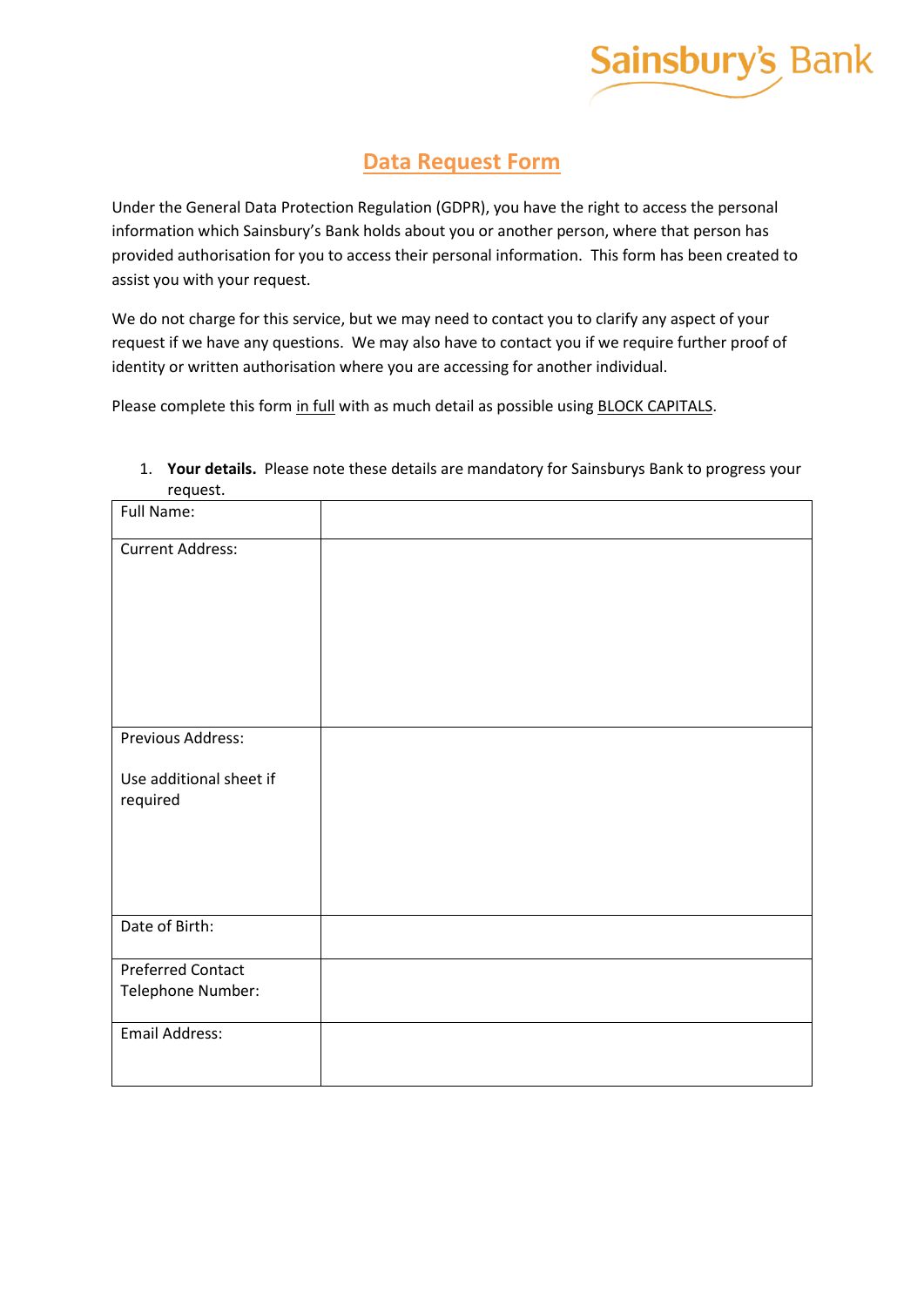

# **2. Whose personal data are you requesting?**

- Is your request to include personal data relating to somebody else? Complete section 3 first before proceeding to section 4
- Is your request to see your own personal data only? Proceed to section 4

# **3. 3 rd party details:**

Details of any person this request relates to, other than yourself. For example if you want personal data of a joint account holder or are requesting as a Power of Attorney. Please note these details are mandatory for Sainsburys Bank to progress your request.

| Full Name:                          |  |
|-------------------------------------|--|
| <b>Current Address:</b>             |  |
| Previous Address:                   |  |
| Use additional sheet if<br>required |  |
| Date of Birth:                      |  |
| What is your relationship           |  |
| with this other person?             |  |

**4. Do you wish to make a Data Subject Access Request or a Data Portability Request?** For more information please go to: [https://www.sainsburysbank.co.uk/legals/leg-reg](https://www.sainsburysbank.co.uk/legals/leg-reg-privacy-policy)[privacy-policy](https://www.sainsburysbank.co.uk/legals/leg-reg-privacy-policy)

Tick as appropriate:

| Data Subject Access Request |  |
|-----------------------------|--|
| Data Portability Request    |  |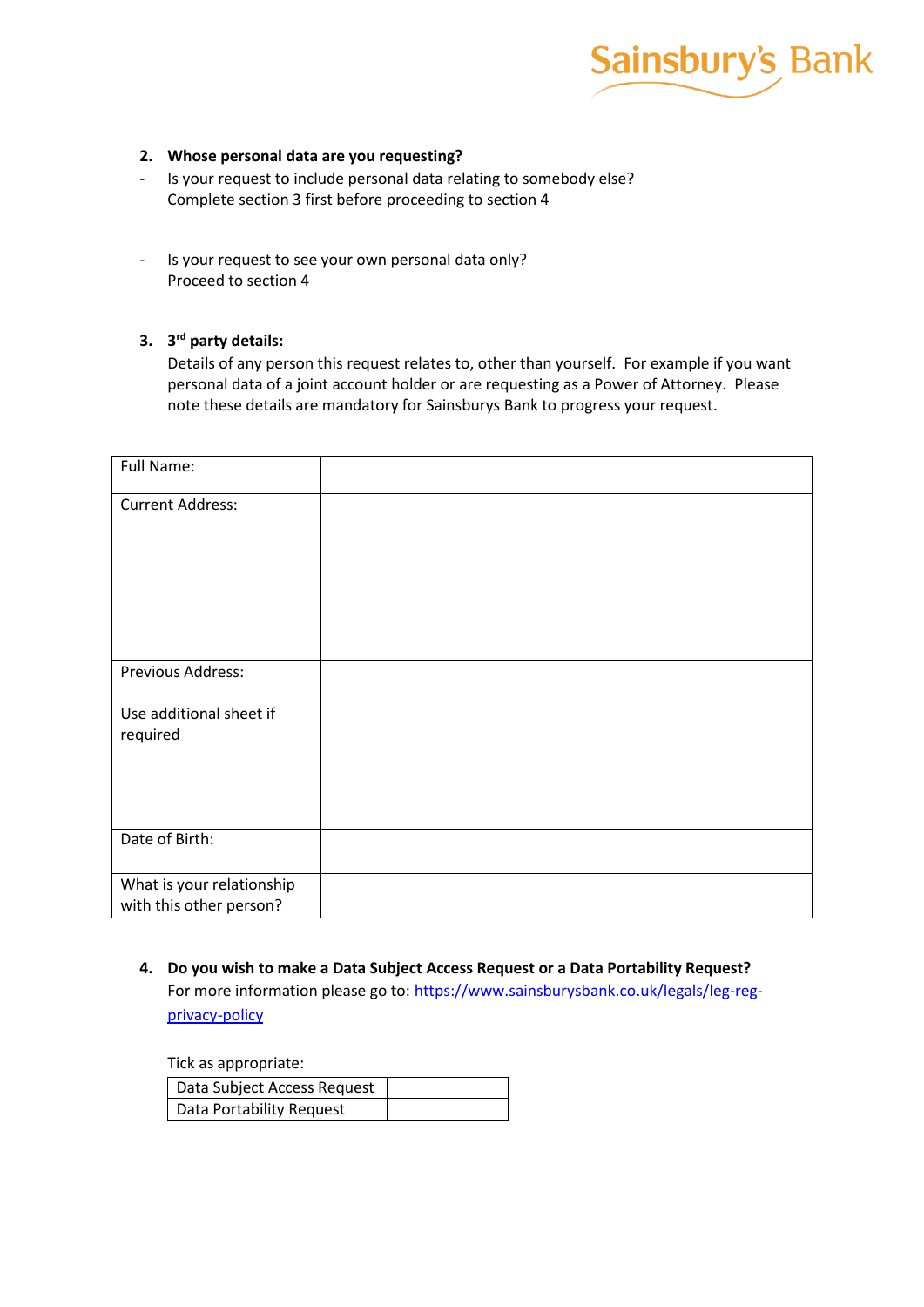

**5. Confirm the information you specifically would like to have access to.** For example: personal data related to a specific product, transactional data such as copy statements, etc. Please use an additional sheet if required.

# **6. What products do you hold with Sainsbury's Bank?**

Where known, please provide your account or policy number(s). Please use an additional sheet if required.

**7. Has this request to include any information regarding Travel Money? Yes/No**

Where Yes, if known please provide any relevant order number(s) or transaction date(s). Please use an additional sheet if required.

**8. Confirm any specific date range(s) your access request should cover.**

**9. Do you have any preference as to how you would like to receive your response?**

For example by post or via our electronic portal. Unless asked otherwise, we will provide your response via the method we received your request. Please note that if you request the electronic portal, you must provide us with a contact email address in section 1.